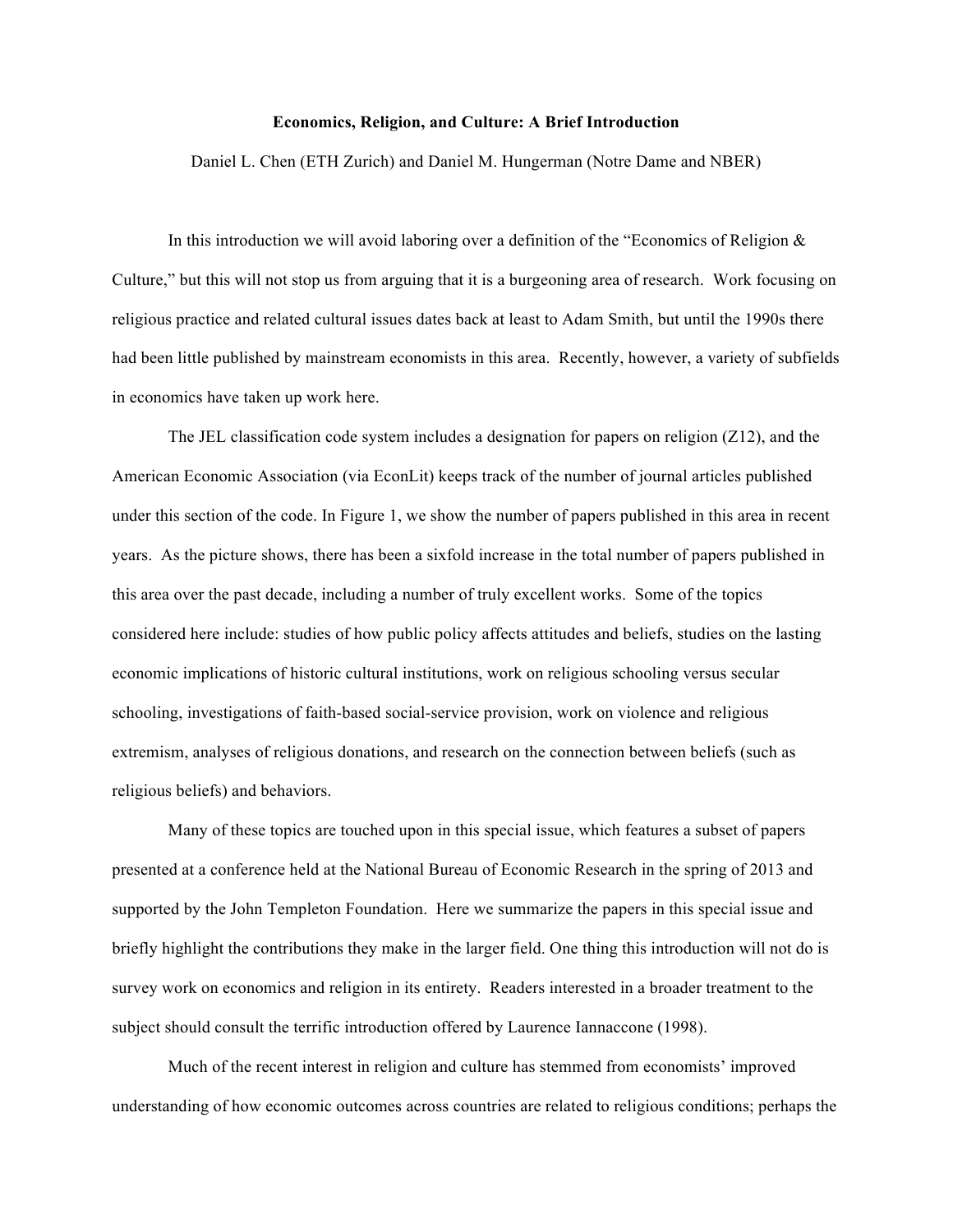best-known paper in this area is by Robert Barro and Rachel McCleary (2003). Given that economic outcomes and religion itself are likely both manifestations of a country's history, disentangling how the two are related can be quite challenging.

The paper by Saumitra Jha (2014) in this special issue offers a very promising style of solution. Jha focuses on a class of particular *mechanisms* by which religious institutions might (or might not) promote effective civil society. By exploiting the locations of towns in mediaeval India, he shows that communities where inter-religious cooperation was historically advantageous are less likely to face violence today, particularly in a political environment where ethnic violence is likely to be fomented.

The paper by Sonia Bhalotra, Guilhem Cassan, Irma Clots-Figueras, and Lakshmi Iyer (2014) considers another channel by which religiosity might impact social outcomes: by influencing policy makers' decisions. Using close elections in districts to identify exogenous variation in Muslim representation in state legislatures, they find that an increase in Muslim representation decreased infant mortality, with no difference between Muslim and non-Muslim households. Thus, the religious identity of policy-makers can have important long-run consequences.

In many societies, religious practice also interacts with the state through care for the disadvantaged, a topic raised by Daniel Hungerman (2005). Most work in this area has considered how changes in government support for the poor affects changes in the private sector. The paper in this issue by Angela Dills and Rey Hernández-Julián (2014) is quite novel in going the other way around, looking at how a large negative shock to religion—the Catholic sex abuse scandal—might influence public social service provision; then, their paper goes further than this to consider how this religious shock affected electoral outcomes. Their findings suggest that more work is likely needed in this area.

Education is another example of a specific channel by which religiosity might impinge on economically relevant outcomes. Many scholars have argued that religiosity may impact education (as in the much-noted recent paper by Sascha Becker and Ludger Woessman, 2009). But perhaps a larger area in the social sciences has investigated work going the other way, looking at the effect of education on religion, although prior work has struggled to identify a convincing empirical relationship. The paper here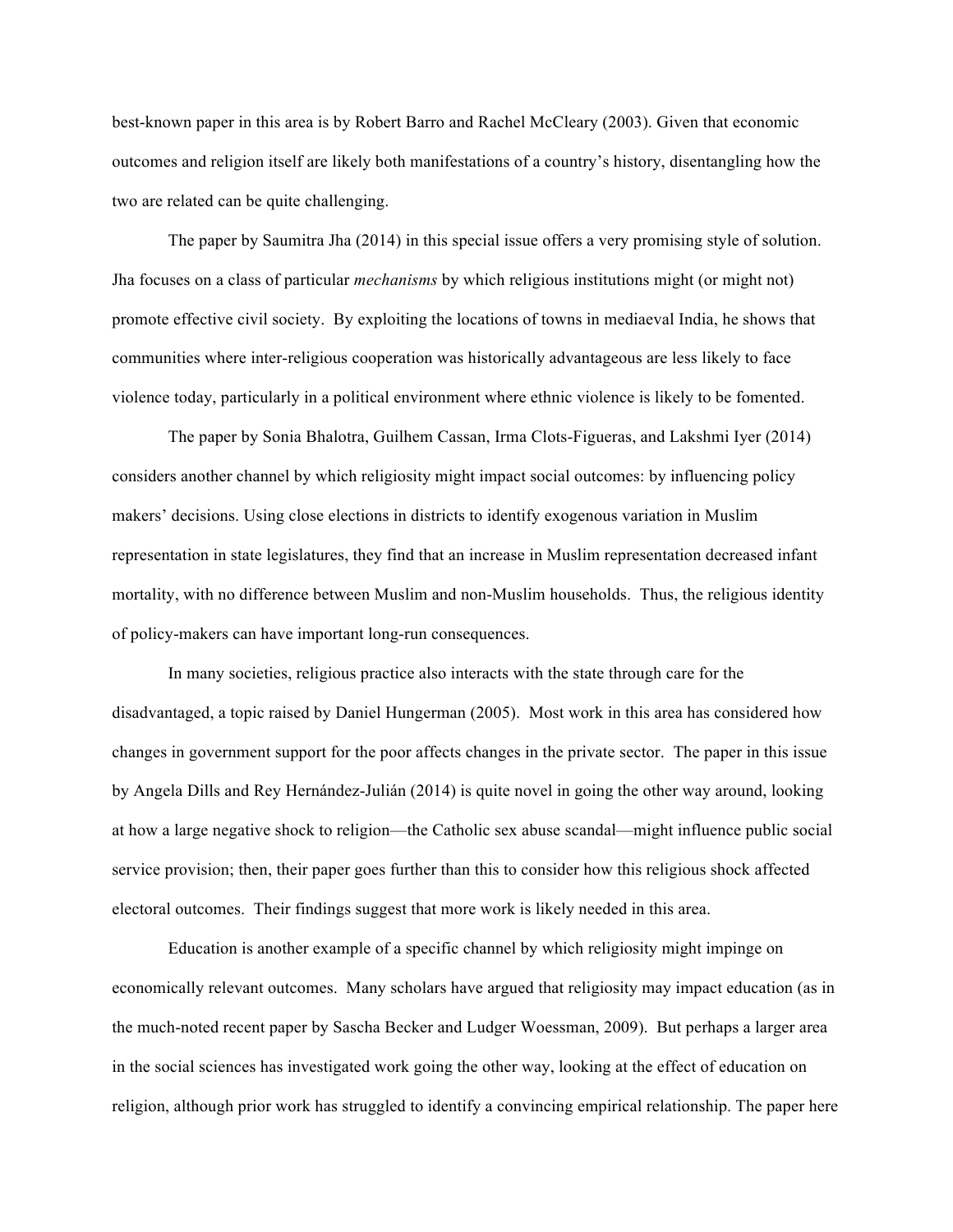by Daniel Hungerman (2014) exploits changes in compulsory-education laws to show that increased education leads—at least for those responsive to the laws—to lower religious affiliation later in life.

As Hungerman's paper suggests, policy decisions may have far-reaching and unexpected implications for religious behavior and culture more generally. This idea is rigorously explored by Daniel Chen and Susan Yeh (2014), who approach this problem in an experimental setting where the effects of policy on beliefs can be identified quite cleanly. Further, Chen and Yeh focus on a type of policy change almost totally absent from prior work—judicial decisions. Recent theoretical advances suggest how laws shape what people view as moral. Randomizing data entry workers to transcribe newspaper summaries of liberal or conservative court decisions about obscenity, they find that liberal obscenity decisions liberalize individual and perceived community standards, yet religious workers become more conservative in their values while perceiving community standards as becoming more liberal.

Chen and Yeh's paper compliments a more traditional area of work exploring how external factors, such as tumultuous economic events, might affect norms and religious beliefs. Perhaps the best paper in this area is Chen's (2010) paper, which documents a causal relationship between economic distress and religious intensity during the Indonesian financial crisis and finds evidence that religion provided a form of social insurance during the crisis. In this special issue, Asaf Zussman's paper (2014) extends this line of work by providing a detailed analysis of how violence affects religiosity. Using temporal and geographic variation in Israeli conflict-related fatalities, he finds that violence makes both Jewish and Muslim Israelis self-identify as more religious.

Together, all of the above papers indicate the important interrelationship between religion  $\&$ culture and economic outcomes, and many of these papers do so in settings with clear policy relevance. But these papers leave open the question of how, exactly, religious behaviors or other cultural activities mediate economic decisions. The paper here by Jason Fletcher and Sanjeev Kumar (2014) tackles this by looking at the relationship between religiosity in adolescence and risky behavior, a topic with an enormous (but poorly identified) literature outside of economics. Their work uses several approaches, including some new to the area, and suggests that it is intrinsic belief that matters more than actual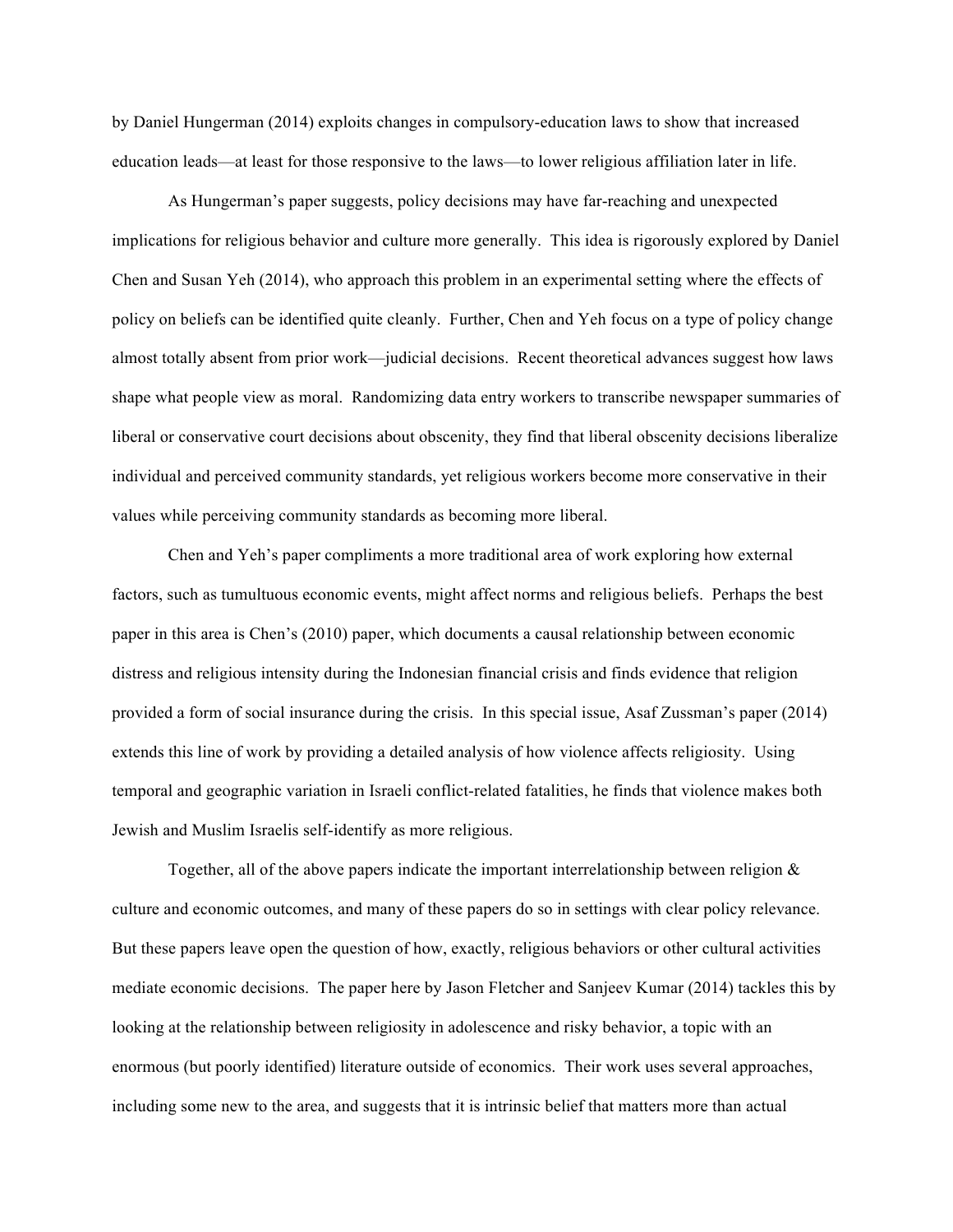practice, a noteworthy finding given the economic profession's inclination to focus on more external measures of religiosity (such as attendance).

The paper by Elaine M. Liu, Juanjuan Meng, and Joseph Tao-yi Wang (2014) in this special issue also explores how religious identity affects decisions. However, they do so in an experimental setting by *priming* religiosity, and then observing how the prime affects subsequent decisions. Further, they focus on Confucianism, an original (and welcome) area of focus for strong empirical work in this area, and they do so in a cross-country way. Making Confuscian values more salient caused Taiwanese subjects to report economic preferences associated with Confucian values, but caused Chinese subjects to become less accepting of these economic preferences (such as risk aversion, loss aversion, and patience).

Taken together, we are optimistic that these papers, beyond making valuable contributions to existing work, highlight the diversity and quality of economic research on religion and culture. We thank Bill Neilson, the National Bureau of Economic Research, the John Templeton Foundation, a David Seng grant from Notre Dame, all of the referees who provided excellent feedback, and the authors for making this special issue possible.

## **References**

- Barro, Robert and Rachel McCleary. 2003. "Religion and Economics Growth across Countries," *American Sociological Review* 68(5)*,* 760-781.
- Becker, Sascha and Ludger Woessman. 2009. "Was Weber Wrong? A Human Capital Theory of Protestant Economic History," *Quarterly Journal of Economics* 124(2), 531-596.
- Bhalotra, Sonia, Guilhem Cassan, Irma Clots-Figueras, and Lakshmi Iyer. 2014. "Religion, Politician Identity and Development Outcomes: Evidence from India," *Journal of Economic Behavior and Organization*.
- Chen, Daniel and Susan Yeh. 2014. "The Construction of Morals" *Journal of Economic Behavior and Organization*.
- Chen, Daniel. 2010. "Club Goods and Group Identity: Evidence from Islamic Resurgence During the Indonesian Financial Crisis" *Journal of Political Economy*, 118(2), 300-354.
- Dills, Angela and Rey Hernández-Julián. 2014. "Religiosity and State Welfare," *Journal of Economic Behavior and Organization*.
- Fletcher, Jason, and Sanjeev Kumar. 2014. "Religion and Risky Behaviors among U.S. Adolescents and Adults," *Journal of Economic Behavior and Organization*.
- Hungerman, Daniel. 2005. "Are Church and State Substitutes? Evidence from the 1996 Welfare Reform," *Journal of Public Economics* 89(11-12), 2245-2267.
- Hungerman, Daniel. 2014. "The Effect of Education on Religion: Evidence from Compulsory Schooling Laws," *Journal of Economic Behavior and Organization*.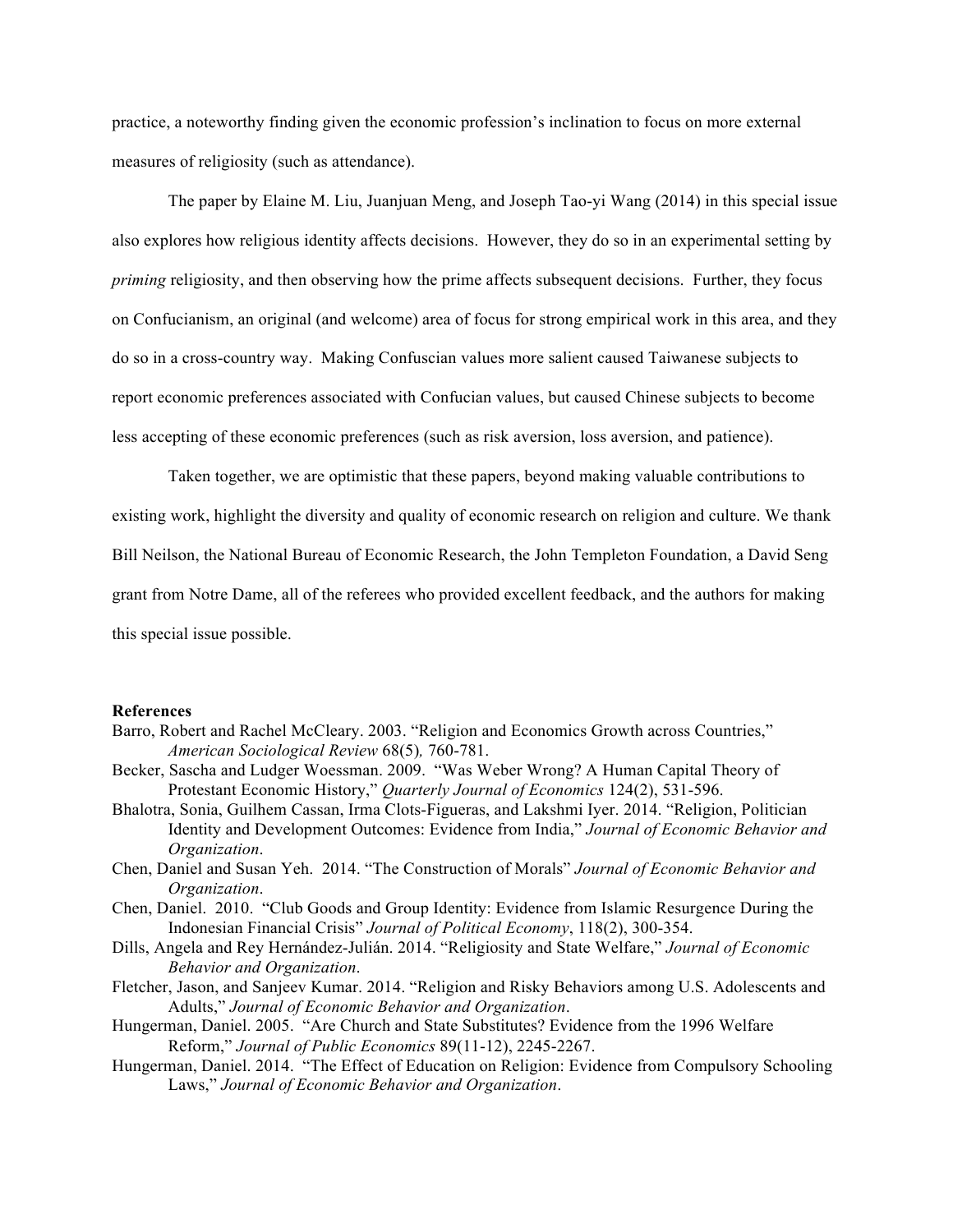Iannaccone, Laurence. 1998. "Introduction to the Economics of Religion," *Journal of Economics Literature,* 36(September), 1465-1496.

- Jha, Saumitra. 2014. ""Unfinished Business": Historic Complementarities, Political Competition and Ethnic Violence in Gujarat" *Journal of Economic Behavior and Organization.*
- Liu, Elaine, Juanjuan Meng, Joseph Tao-yi Wang. 2014. "Confucianism and Preferences: Evidence from Lab Experiments in Taiwan and China" *Journal of Economic Behavior and Organization.*
- Zussman, Asaf. 2014. "The Effect of Political Violence on Religiosity" *Journal of Economic Behavior and Organization.*